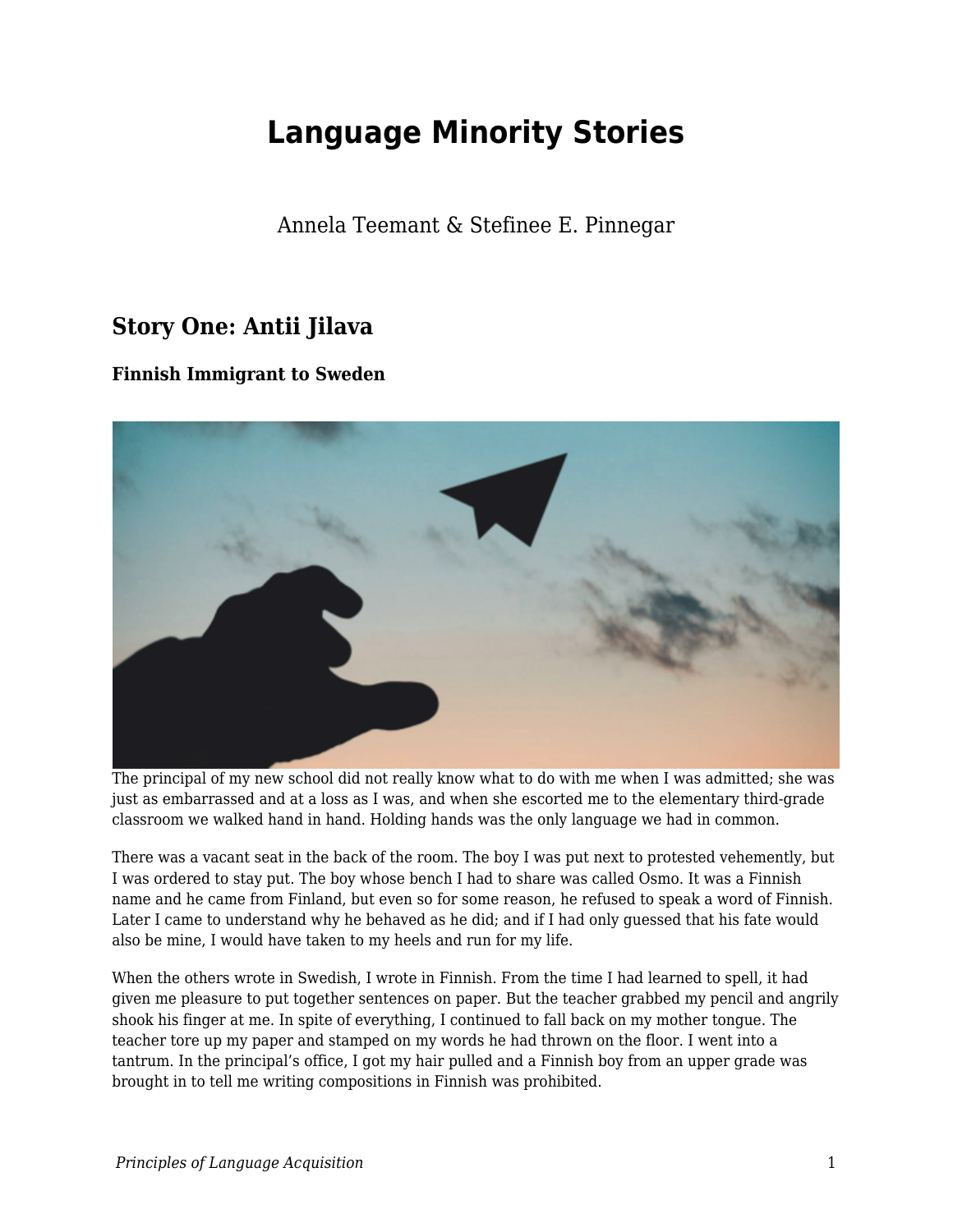That night I threw a stone through the window of the principal's office. I never again wrote in Finnish. I just sat idly at my desk, silent and bewildered. If grandma hears that I've stopped writing in Finnish, she'll die.

By the time I was promoted to the junior grade, I had picked up quite a lot of Stockholm slang. The language of my textbooks and teachers, on the other hand, was middle class Swedish. As time passed, I fell more and more behind my class. When the idea had eaten itself deeply enough into my soul that it was despicable to be a Finn, I began to feel ashamed of my origins. To survive I had to change my stripes. Thus: to hell with Finland and the Finns! Everything I had held dear and self-evident had to be destroyed. I had trouble sleeping. I could not look people in the eye, my voice broke down into a whisper, I could no longer trust anybody. My mother tongue was worthless. I gradually committed inner suicide.

I practiced pronouncing words to make them sound exactly like the ones that come out of the mouths of Swedes. I resolved to learn Swedish word perfect so nobody could guess who I was or where I came from. At the age of 13, I was just about ready. I spoke Finnish only when it was absolutely unavoidable. When word came that my grandmother had died in Finland, I shrugged my shoulders in indifference and went over to see my one Swedish friend. I would not allow myself to think of grandma, who had existed once upon a time, long ago, when I used to live in another world. I had to cut off part of my life, and this caused me inexplicable distress, which later developed into a sense of alienation. At school, others were way ahead of me in knowledge, so I had to study as hard as I could. But it was no use, no matter how hard I tried—the meaning of words eluded me. My examinations turned out badly. I always got the worst marks. This made me think I was stupid. At least on the athletic field, I had a chance to engage in honest competition. It helped a bit to salve my wounds and restore my self-respect. What it did not give me was a healthy soul. And a healthy soul was my deepest desire. I was without a people, without ties. Perhaps this is what made me feel empty.

I was sixteen years old one June day when I stood in the sun-drenched schoolyard and looked at my graduation diploma. My ears burned red with shame. In front of the stairs, little Timo was sitting. He had come from Finland just three weeks before. I folded up my diploma to make a paper swallow and got Timo to come to the attic with me. I let him fling my swallow into the air. Timo shrieked in delight. As for myself, I was no longer capable of yelling in Finnish—even though in my heart I might have had the desire to do so.

Adapted with permission from: Jalava, A. (1980, translated by P. Sjöblom). Quoted in Skutnabb-Kangas, T. (1981). Bilingualism or not: The education of minorities (L. Malmberg & D. Crane, Trans.). Clevedon, England: Multilingual Matters. (pp. 320–321).

### **Story Two: Kee**

### **Indigenous Minority Student in the United States**

Kee, a Navajo child, was sent to boarding school when he was six. When he entered the boarding school Kee spoke only Navajo. His adult teachers and most of the dormitory staff spoke only English. When Kee spoke Navajo he was punished. Kee went home only at Christmas and during the summer. His infrequent contact with his family and his lack of development of skill in Navajo created distance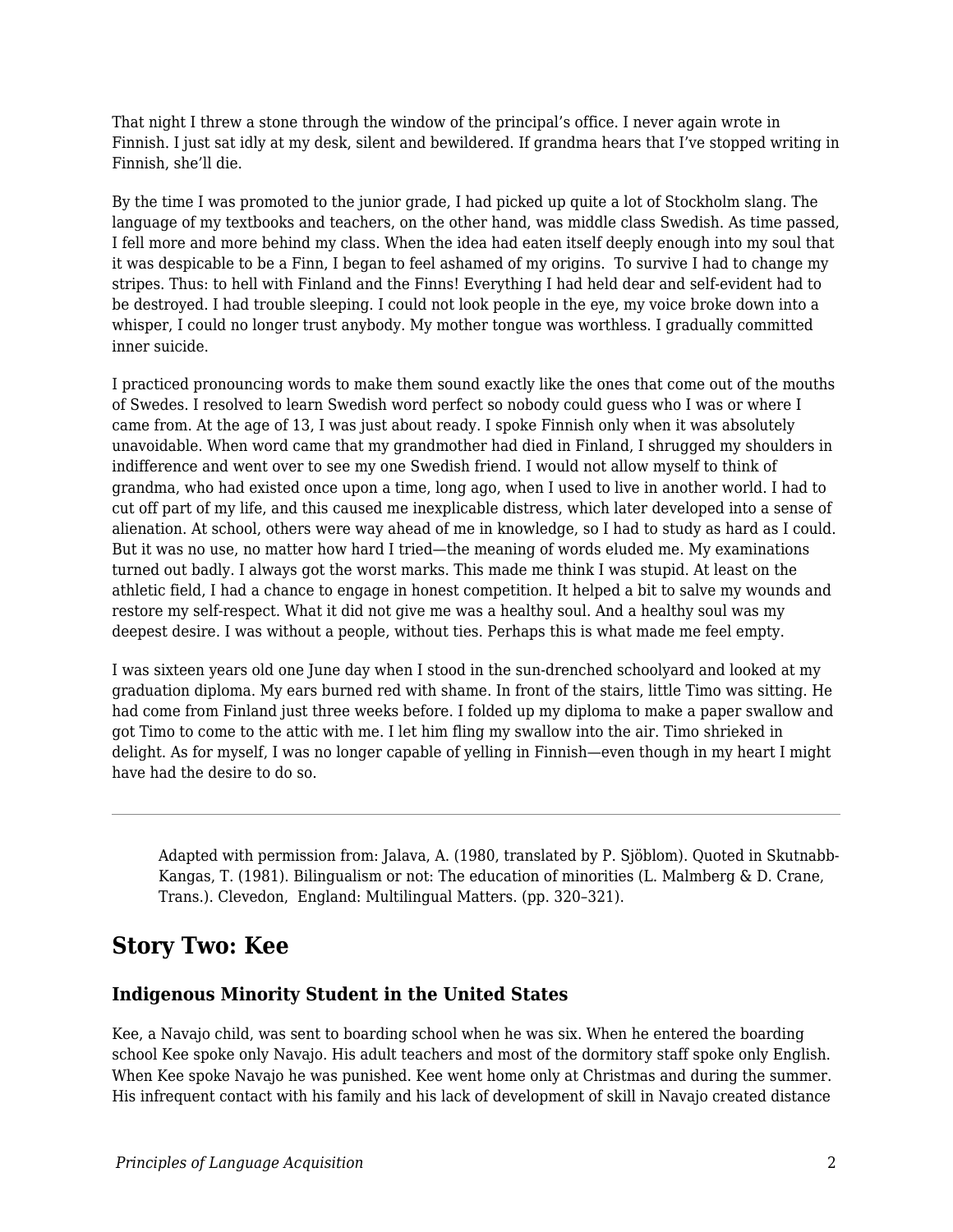between him and his family. He lost contact with his family.

At boarding school, Kee was not very successful as a student or in learning English. As he grew older Kee withdrew from the both the White and the Navajo world because he could not communicate comfortably in either language. He became one of the many thousands of Navajos who were nonlingual—a man without a language.

By the time he was 16, Kee was an alcoholic, uneducated and despondent—without identity. Kee's story is more the rule than the exception.

Adapted with permission from: Platero, D. (1975). Bilingual education in the Navajo Nation. In R. C. Troike & N. Modiamo (Eds.), Proceedings of the first Inter-American conference on bilingual education (pp. 54-61). Arlington, VA: Center for Applied Linguistics. Quoted in Skutnabb-Kangas, T. (1981). Bilingualism or not: The education of minorities (L. Malmberg & D. Crane, Trans.). Clevedon, England: Multilingual Matters. (pp. 309–310).

### **Story Three: Richard Rodriquez**

#### **Immigrant Student in the United States**

Richard Rodriguez grew up in Sacramento, California. Spanish was the primary language of the home during Richard's pre-school years. He spoke Spanish with his parents and siblings. However, when he entered school, the school was conducted completely in English. For the first six months, Richard said nothing in class. This was so disturbing to his teachers that they visited his home and asked his parents to speak only English at home so that Richard could learn to speak English.

After dinner each night, the family gathered to practice our English. . . . Laughing, we would try to define words we could not pronounce. We played with strange English sounds, often over-anglicizing our pronunciations. And we filled the smiling gaps of our sentence with familiar Spanish sounds. (Rodriguez, 1981, p. 20).

Weeks after the home language switch from Spanish to English, Richard volunteered an answer in class. However, as an adult, Rodriguez comments that when his parents quit speaking Spanish to him things became silent. The rich language of the home of his early childhood was replaced with silence because his parents wanted him to be successful and were willing to change even their own language to support his development. He describes the impact of the change:

. . . as we children learned more and more English, we shared fewer and fewer words with our parents. Sentences needed to be spoken slowly when a child addressed his mother or father. (Often the parent wouldn't understand.) The child would need to repeat himself. (Still, the parent misunderstood.) The young voice, frustrated, would end up saying, 'Never mind'— the subject was closed. Dinners would be noisy with the clinking of knives and forks against dishes. My mother would smile softly between her remarks: my father at the other end of the table would chew at his food, while he stared over the heads of his children. (Rodriguez, 1981, p. 21)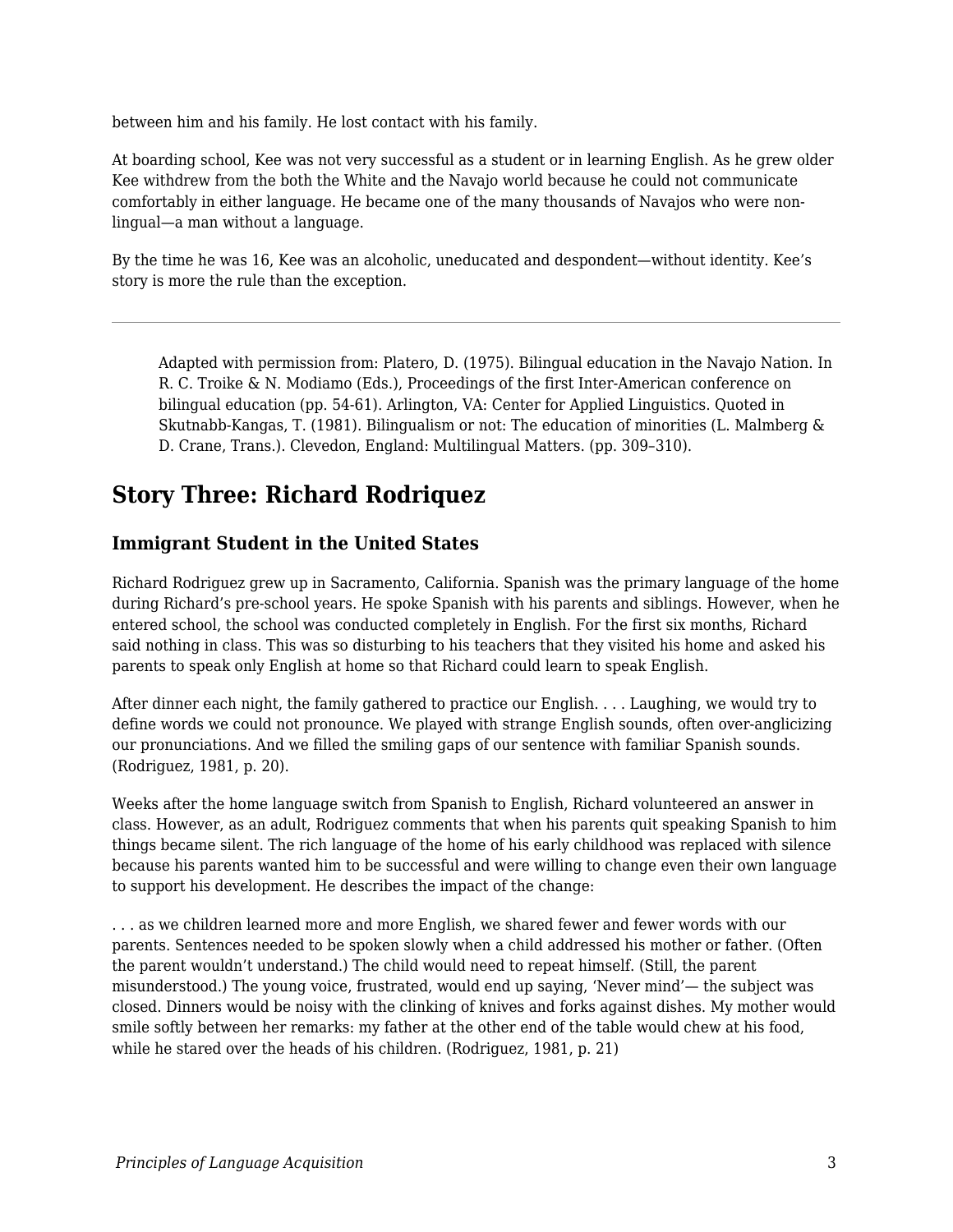Adapted with permission from: Krashen, S. D. (1985). The input hypothesis: Issues and implications. New York: Longman. Rodriguez, R. (1981). Hunger of memory: The education of Richard Rodriguez: An autobiography. Boston: D. R. Godine.

# **Story Four: Kurdish Girl**

### **Involuntary Minority in Turkey**

I was seven when I started in the first grade in the Turkish boarding schools in 1962. The Turks wanted to isolate the Kurdish children from their parents, but the Turks were not willing to live in primitive Kurdish villages so the government built the boarding schools close to the teachers rather than the parents.

My sister who was a year older started school with me. We did not know a word of Turkish so we were totally mute during the first few years. We were not allowed to speak Kurdish at school at all. Instead, we played silent games with stones and things like that. The teachers watched us carefully and anyone who spoke Kurdish was punished. The teachers hit us on the fingertips or on our heads with a ruler. My sister and I were always frightened at school and we did not want to go.

But the really tough indoctrination did not begin until I was at teacher training college. At the boarding school only our teachers were nasty, but at the college, the older pupils were hostile too and treated us younger Kurdish girls badly. Most of the older girls were Turkish and teased us for not speaking Turkish well. They called us Kurds with tails, which was the worst thing to be. We were constantly jeered and ridiculed by other students—Kurds were dirty, bad people.

We weren't allowed to read newspapers, listen to the radio or read the books we wanted. We were just to be brainwashed into becoming fascist Turkish teachers. They didn't want us to develop, just to becoming robots. With more freedom, we could have learned more, but the Turks were afraid of that.

With this kind of training, we were sent out to teach other Kurdish children to become good Turks. Every morning we had to start the day with lines from one of Atatürk's speeches, "I am a Turk. I am strong. I never tell a lie. I have respect for my parents, for children, for old people. I love people. I want to sacrifice myself for my country." We learn about Atatürk as savior and dear father, yet every Kurdish family can recount stories of his atrocities toward the Kurds. Those of us who refuse to teach this version of history are threatened with dismissal, imprisonment, or exile to western Turkey. I am in this situation at this moment. I'm soon to be put on trial. I've already been exiled. I don't know what will happen to me. But even if I have to die, I shall continue to tell the Kurdish children the truth.

Adapted with permission from: Clason, E., & Baksi, M. (1979). Kurdistan. Om förtryck och befrielsekamp. Stockholm: Arbetarkultur. Quoted in Skutnabb-Kangas, T. (1981). Bilingualism or not: The education of minorities (L. Malmberg & D. Crane, Trans.). Clevedon, England: Multilingual Matters. Clevedon, England: Multilingual Matters. (pp. 310–311).